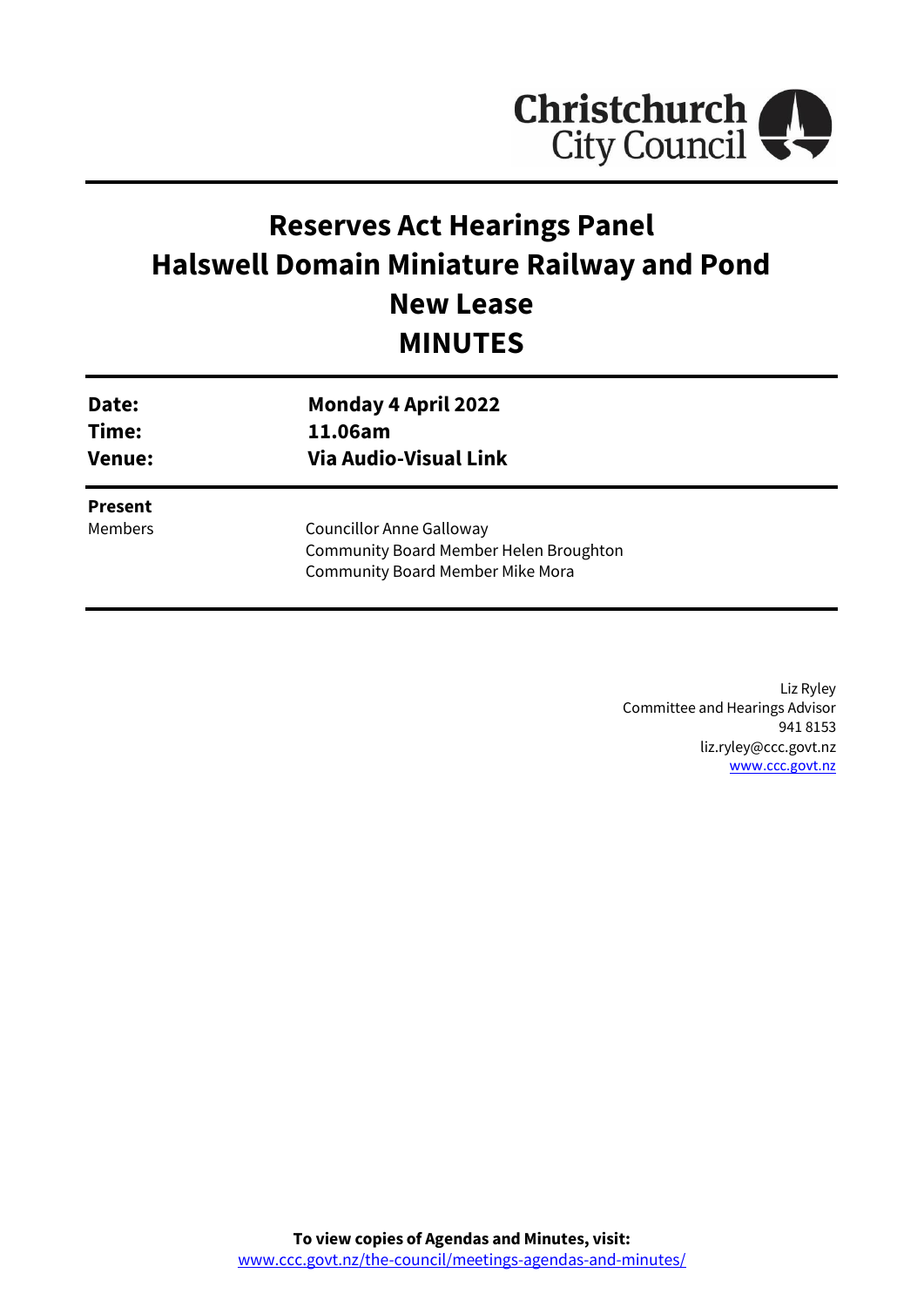

The agenda was dealt with in the following order.

### **1. Apologies Ngā Whakapāha**

There were no apologies received.

## **2. Election of Chairperson Te Whakatū Poumua Hearings Panel Resolved RAHPC/2022/00001**

It was **decided** that Councillor Anne Galloway be appointed Chairperson of the Reserves Act Hearings Panel.

Community Board Member Broughton/Community Board Member Mora **Carried**

## **3. Declarations of Interest Ngā Whakapuaki Aronga**

Community Board Member Mike Mora declared an interest.

# **4. Canterbury Society of Model and Experimental Engineering, New Lease at Halswell Domain**

The following Council Officers were invited to present the Officer's report and responded to questions arising from the Hearings Panel.

- Pete Barnes (Senior Planner Open Space Parks)
- Philippa Upton (Engagement Advisor, Engagement Team)
- Felix Dawson (Leasing Consultant, Leasing Team)

A correction to the report at page 13 of the agenda was noted, the table at 4.19, fourth point, "planning" amended to read "planting", i.e. *Trust CSMEE will carry out planting improvements as promised.*

## **5. Volumes of Submissions**

#### **Hearings Panel Resolved RAHPC/2022/00002**

That the Reserves Act Hearings Panel:

 $\mathbf{1}$ . Accepts the written submissions, including any late submissions, received on the Halswell Domain Miniature Railway and Pond - New Lease.

Community Board Member Mora/Community Board Member Broughton **Carried**

## **6. Hearing of Submissions Ngā Tāpaetanga**

There were no submitters heard. One submitter who had initially asked to be heard, provided advice at the commencement of the Hearing that they no longer wished to be heard.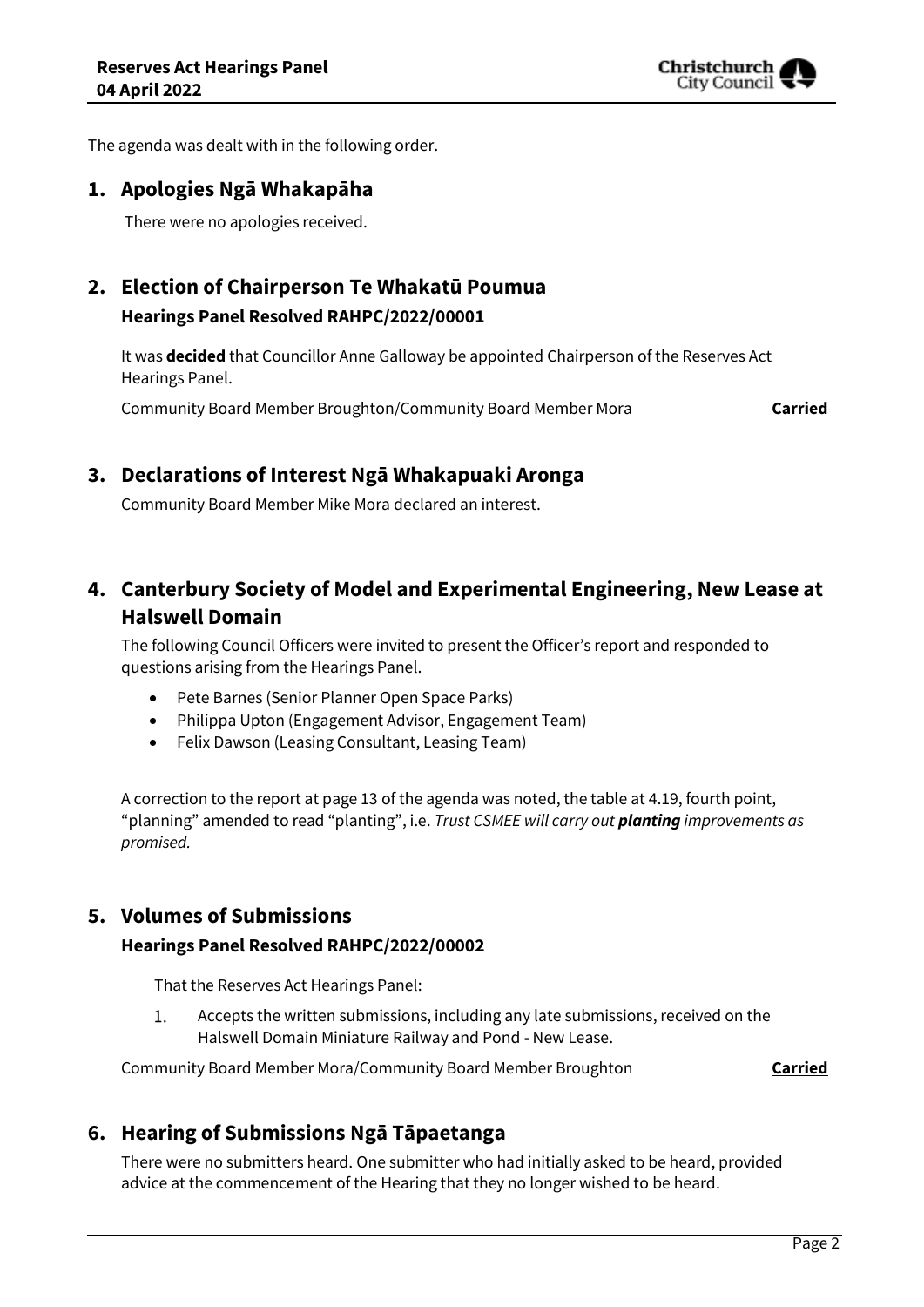

# **7. Consideration and Deliberation Ngā Whaiwhakaaro me Ngā Taukume o Ngā Kōrero**

The Hearings Panel considered and deliberated on the written submissions received.

Council Officers, Pete Barnes and Felix Dawson, responded to questions raised by the Hearings Panel.

The Panel agreed to add clarification in the recommendations about the following matters:

- Native plantings
- Issue of tooting only for safety reasons
- Cycle parking
- To note that no further extensions to the lease area are planned.

## **8. Hearings Panel Recommendations Ngā Tūtohu o Te Tira Tauaki**

#### **Hearings Panel Resolved RAHPC/2022/00003**

That the Reserves Act Hearings Panel recommends that the Waipuna Halswell-Hornby-Riccarton Community Board:

- 1. Receive and consider the information in the report, the submissions, and all other relevant information received on the proposed new ground lease to Canterbury Society of Model Experimental Engineering for an extension to the existing lease area.
- 2. Subject to approval of the new lease, approve the surrender of the existing lease and licence plus variations for part of Halswell Domain (refer legal description below), Recreation Reserve under the Reserves Act 1977.
- 3. Approve the granting of a ground lease pursuant to section 54 of the Reserves Act 1977 over approximately 8904m2, being part of Halswell Domain (RS40337, CB646/79, Sec 2 SO494103, RT740889, Lot 81774, CB47B/42, Recreation Reserve as shown in Attachment A), for a period of 33 years in 3 terms of 11 years, at an annual rental set in accordance with the Council's Sports Lease Charges Policy.
- 4. Authorise the Property Consultancy Manager to conclude and administer the terms of the new lease.
- 5. Support the submitters who have requested the relocation of native plantings to the 35m<sup>2</sup> planting area close by to the new loop.
- 6. Approve the new lease, subject to the understanding that tooting will only occur for safety purposes.
- 7. Request the Council's Transport Unit to survey the demand for additional cycle parking in the Reserve as soon as possible.
- 8. Note that the Canterbury Society of Model Experimental Engineering do not plan any more extensions to the lease area.

Community Board Member Mora/Community Board Member Broughton **Carried**